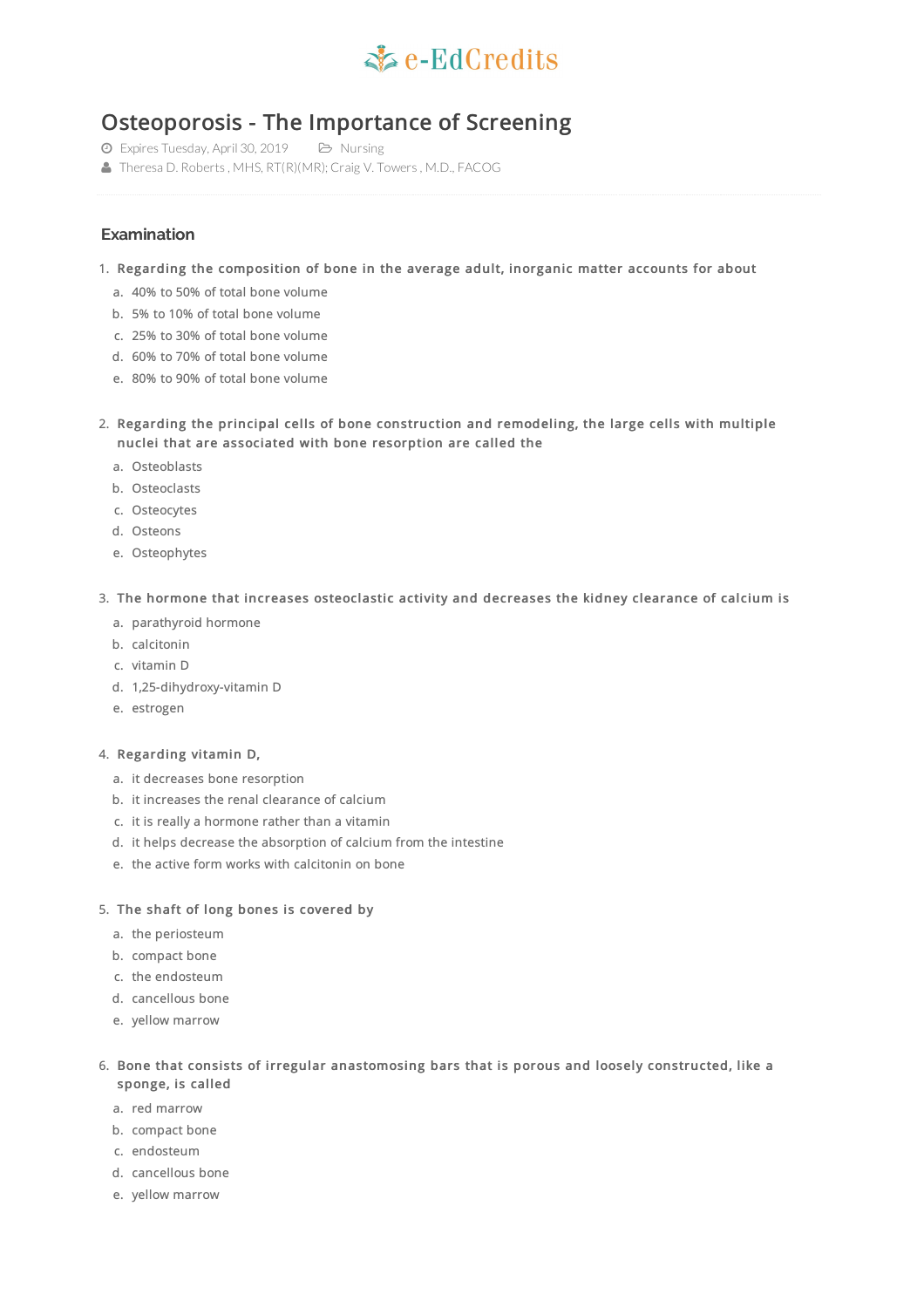7. By the age of \_\_\_\_\_\_\_ the largest amount of bone mass in the body has developed for most people.

- a. 50 to 55
- b. 20 to 25
- c. 45 to 50
- d. 40 to 45
- e. 30 to 35
- 8. The substance that facilitates the absorption of calcium from the intestine into the bloodstream, that decreases the urinary excretion of calcium, and inhibits the loss of calcium from bone is
	- a. parathyroid hormone
	- b. phosphate
	- c. vitamin D
	- d. 1,25-dihydroxy-vitamin D
	- e. estrogen
- 9. Without treatment, women can lose up to \_\_\_\_\_\_ of their bone mass in the first 5 to 7 years after menopause.
	- a. 10%
	- b. 20%
	- c. 30%
	- d. 35%
	- e. 25%

10. The most common bones for fracture due to osteoporosis are the

- a. bones of the wrist
- b. heads of the femurs
- c. vertebral bodies in the spine
- d. phalanges
- e. ribs

11. Factors that can increase the risk for developing osteoporosis include all of the following EXCEPT

- a. menopause
- b. family history of broken bones in older relatives
- c. smoking
- d. obesity
- e. Asian descent

12. The primary problem that leads to the earlier development of osteoporosis in the disorder of the female athletic triad is the

- a. lack of ovulation
- b. increase in estrogen levels
- c. lack of calcium absorption from the intestines
- d. increase in calcium clearance by the kidneys
- e. decrease in production of the active form of vitamin D
- 13. The most common finding as osteoporosis is developing is
	- a. backache
	- b. a fracture
	- c. loss of height
	- d. no symptoms
	- e. Dowager's hump
- 14. Which of the following statements is true?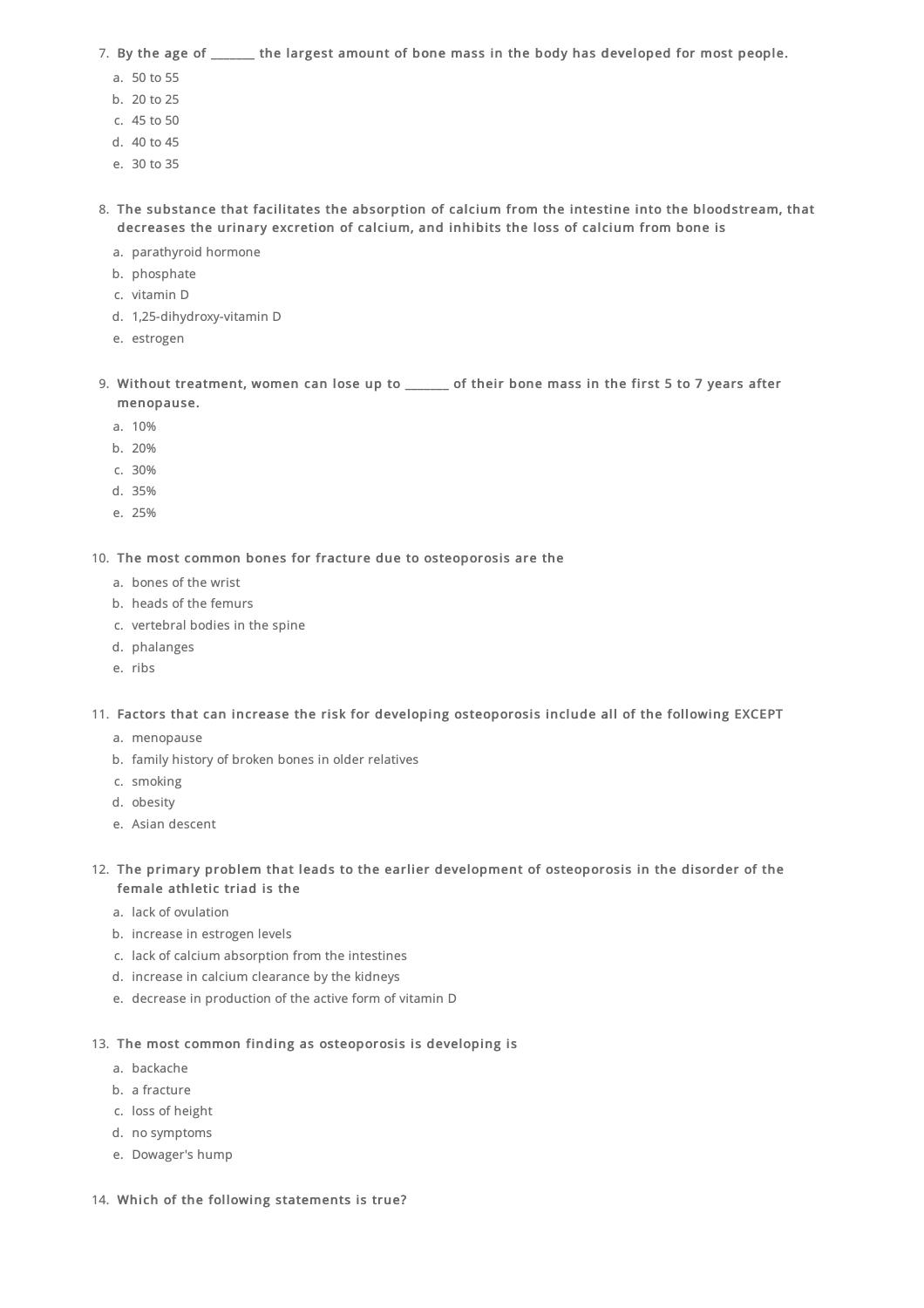- a. Quantitative Computerized Tomography produces images of the vertebral bodies and can be relied upon as a basis for treatment because of it's fairly good precision.
- b. Quantitative Computerized Tomography is relatively unreliable for following bone density changes post treatment.
- c. Quantitative Computerized Tomography can also measure femoral neck density.
- d. Ultrasound can image bone density in such bones as the patella, tibia, and radius.
- e. Ultrasound is a reliable screening test for determining changes in bone density and results for a given individual are fairly uniform.
- 15. Dual Energy X-Ray Absorptiometry (DEXA) scanning is currently the procedure of choice for the medical community for assessing and diagnosing osteoporosis for all of the following reasons EXCEPT
	- a. It uses sound attenuation and speed of transmission through bone
	- b. It has a high degree of precision for the spine.
	- c. It measures both the lumbar spine and femoral neck.
	- d. It allows for standardization of data based on age, weight, height, and ethnic background.
	- e. It has a high degree of precision for the femoral neck.

#### 16. The precision of DEXA scanning of the spine is around

- a. 5%
- b. 4%
- c. 3%
- d. 2%
- e. 1%
- 17. Normal x-rays are not sensitive enough in detecting bone loss until at least \_\_\_\_ of bone mass has been lost.
	- a. 10%
	- b. 30%
	- c. 45%
	- d. 50%
	- e. 55%

18. By the year 2000, there were over \_\_\_\_\_\_ in the United States over the age of 50.

- a. 100 million people
- b. 60 million people
- c. 50 million people
- d. 75 million people
- e. 90 million people

19. Treatment of osteoporosis may consist of all of the following EXCEPT

- a. vitamin D
- b. calcium supplements
- c. hormone replacement therapy
- d. an exercise program
- e. parathyroid hormone
- 20. Regarding hip fractures with osteoporosis, in most studies, between \_\_\_\_\_\_ of patients die due to the fracture or its complications within three months.
	- a. 1% and 5%
	- b. 5% and 10%
	- c. 10% and 20%
	- d. 20% and 30%
	- e. 30% and 40%